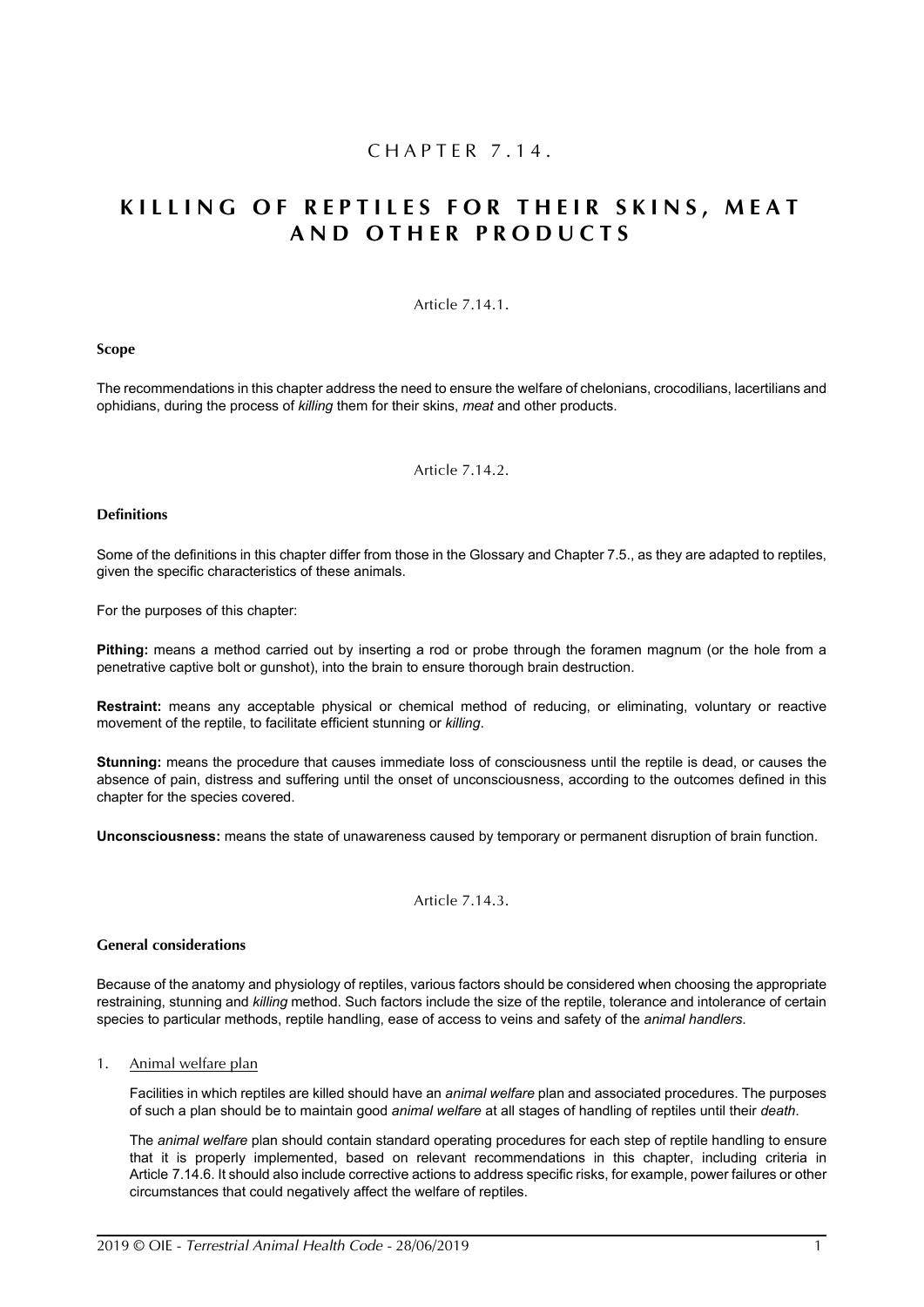## 2. Competency and training of the personnel

*Animal handlers* should be competent in handling and moving, stunning and verifying effective stun, and *killing* of reptiles, as well as in recognising species and understanding relevant behaviours of these animals and the underlying *animal welfare* and technical principles necessary to carry out their tasks.

There should be sufficient number of personnel, who should be trained, competent and familiar with the recommendations outlined in this chapter and their application within the national context.

The manager of the facility should ensure that personnel are competent and carry out their tasks in accordance with the guiding principles for *animal welfare* in Article 7.1.2.

The manager of the facility should ensure that personnel are physically and mentally able to carry out their tasks through the period of their work shift.

Competence may be gained through formal training or practical experience. This competence should be verified by the *Competent Authority* or an independent body accredited by it.

#### 3. Considerations for handling, restraining, stunning and killing

Handling, restraining, stunning and *killing* methods should take into account the following characteristics of reptiles:

- sensitivity and responsiveness to visual, tactile, auditory, olfactory and vibrational stimuli;
- ability to escape handling and restraint because of their agility and strength;
- ability to inflict significant injuries to handlers, via bite wounds, wound infection, constriction, blunt trauma or envenomation;
- slow movements, torpor and reduced responsiveness due to low body temperatures or slow metabolic rates, which should not be regarded as indicators of quiescence or unconsciousness:
- absence of vocalisation, which is typical in reptiles, even in highly traumatic situations;
- propensity to regurgitate and choke when restrained inappropriately.

## Article 7.14.4.

#### **Source and transportation of reptiles**

Reptiles should be acquired legally, in accordance with all national legislation, including those of the importation and exportation countries, and with international treaties, including the Convention on International Trade in Endangered Species of Wild Fauna and Flora (CITES).

Reptiles should be accompanied by relevant documentation related to their source.

When moving reptiles, capture and transport techniques should not compromise human and animal health, welfare and safety.

#### Article 7.14.5.

## **Selection of a killing process**

In the case of reptiles, the *killing* process should involve either stunning followed by a *killing* method or direct *killing* method. Where stunning is used, *death* should be ensured before consciousness is recovered.

Criteria which may influence the choice of methods used in the *killing* process include:

- species and size of the reptile;
- the extent to which movement of the reptile can be restricted during the *killing* process;
- level of knowledge and skill required to perform the procedure effectively;
- safety of the operator;
- compatibility with processing requirements and reptile product purposes;
- in the case of the use of drugs, the drug availability, licensing and use requirements, possible human abuse, and implications for other product uses such as consumption by a reptile, animals or humans;
- ability to maintain equipment in proper working order.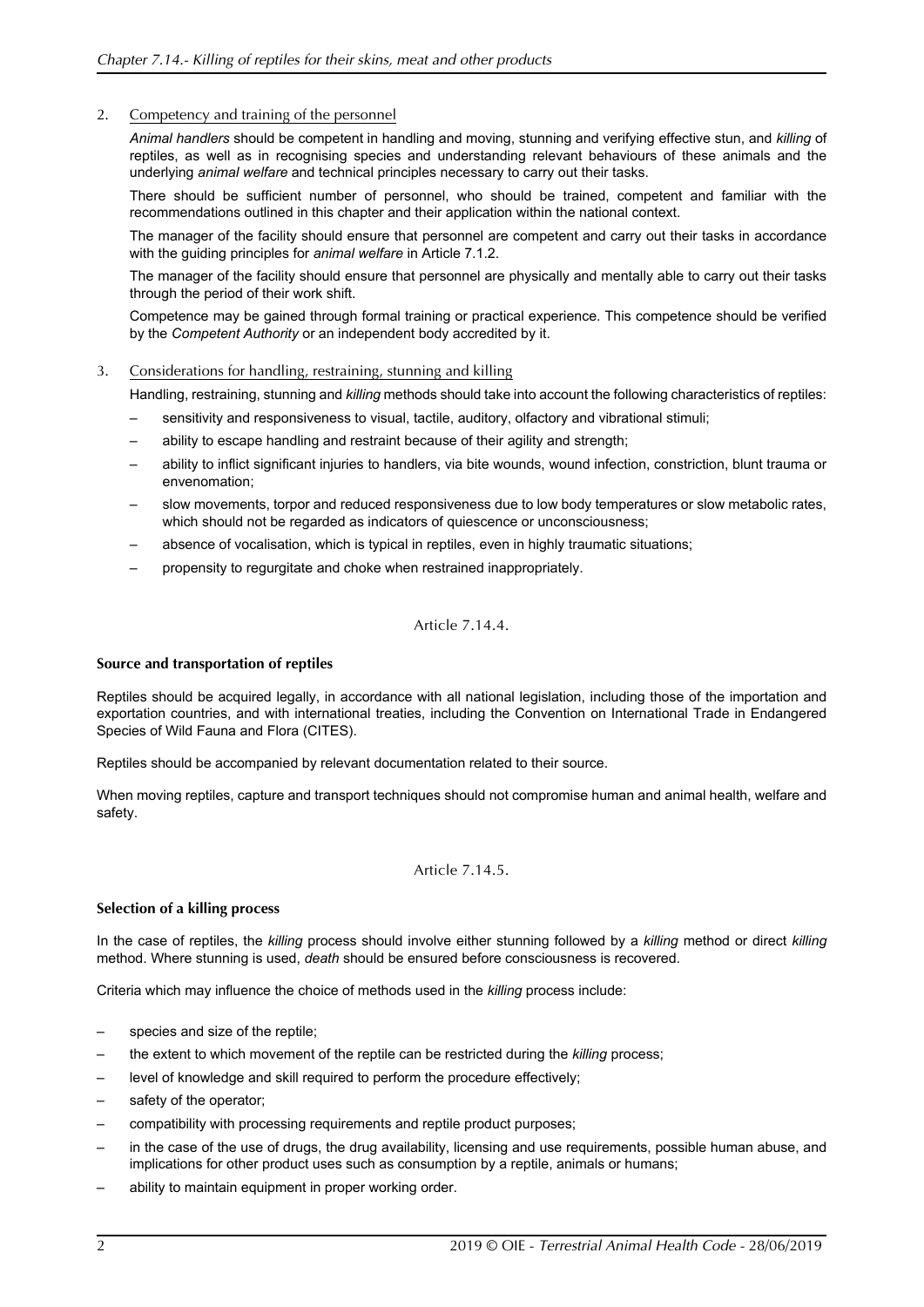The *killing* process used should:

- minimise agitation, fear, stress and pain to the reptiles;
- be appropriate for the species, size, age and health of the reptile;
- be reliable and reproducible;
- include the use of a stunning method (in accordance with Article [7.14.2.](#page-0-0)) followed by a *killing* step, or alternatively a one-step direct *killing* method; and
- when it includes a stunning step, ensure that *death* occurs during unconsciousness.

While economic or cost factors may influence the choice of the method used for stunning or *killing*, these factors should not compromise the welfare of the reptiles and the outcomes described in this chapter.

#### Article 7.14.6.

#### <span id="page-2-0"></span>**Criteria (or measurables) for the outcome of the stunning and killing of reptiles**

The following animal-based criteria (or measurables) can be useful indicators of *animal welfare*. The use of these criteria and their appropriate thresholds should be adapted to the different methods used to stun and kill reptiles. These criteria can be considered as tools to monitor the impact of the method and management used, given that both of these can affect *animal welfare*.

As far as criteria to measure the effectiveness of stunning and *killing* methods are concerned and whilst multiple criteria are preferable for the verification of unconsciousness or *death*, the presence of any of the following criteria should be regarded as sufficient to establish suspicion of consciousness:

- pupillary response to light or moving objects;
- eye movement in response to objects or movement;
- blink or nictitating membrane responses to touch or contact of the cornea in species where eyelids are present;
- spontaneous eyelid opening or closing in species where eyelids are present;
- intentional defensive responses;
- tongue movement;
- jaw tone (except crocodilians).

In addition to the absence of all the criteria above, *death* may be inferred by confirming permanent cessation of the following:

- response to stimuli applied to the head, indicating brain activity;
- respiration:
- cardiac activity (while presence of a heartbeat does not necessarily mean that the reptile is alive, permanent cessation of a heartbeat indicates *death*). Cardiac activity should not be used as the sole indicator of *death*.

Article 7.14.7.

#### <span id="page-2-1"></span>**Physical restraint**

Physical restraint is most often required in the process of stunning and *killing* of reptiles to control movement and improve the precision of application. Special considerations for the restraint of reptiles are needed due to the physical and behavioural characteristics of this taxonomic group.

As far as recommendations for effective physical restraint in relation to *animal welfare* are concerned, the method of restraint should:

- avoid injuries due to excessive pressure applied by equipment or personnel;
- be applied rapidly to avoid excessive or prolonged struggling of the reptile;
- exclude features that may cause pain or injury;
- not hoist or suspend animals by the feet, legs, tail or head;
- not restrain only one area of the body (e.g. head or neck) leaving the rest able to move excessively;
- ensure animals can breathe freely through the nostrils where the mouth is restrained;
- adequately support the animal's body when moving it;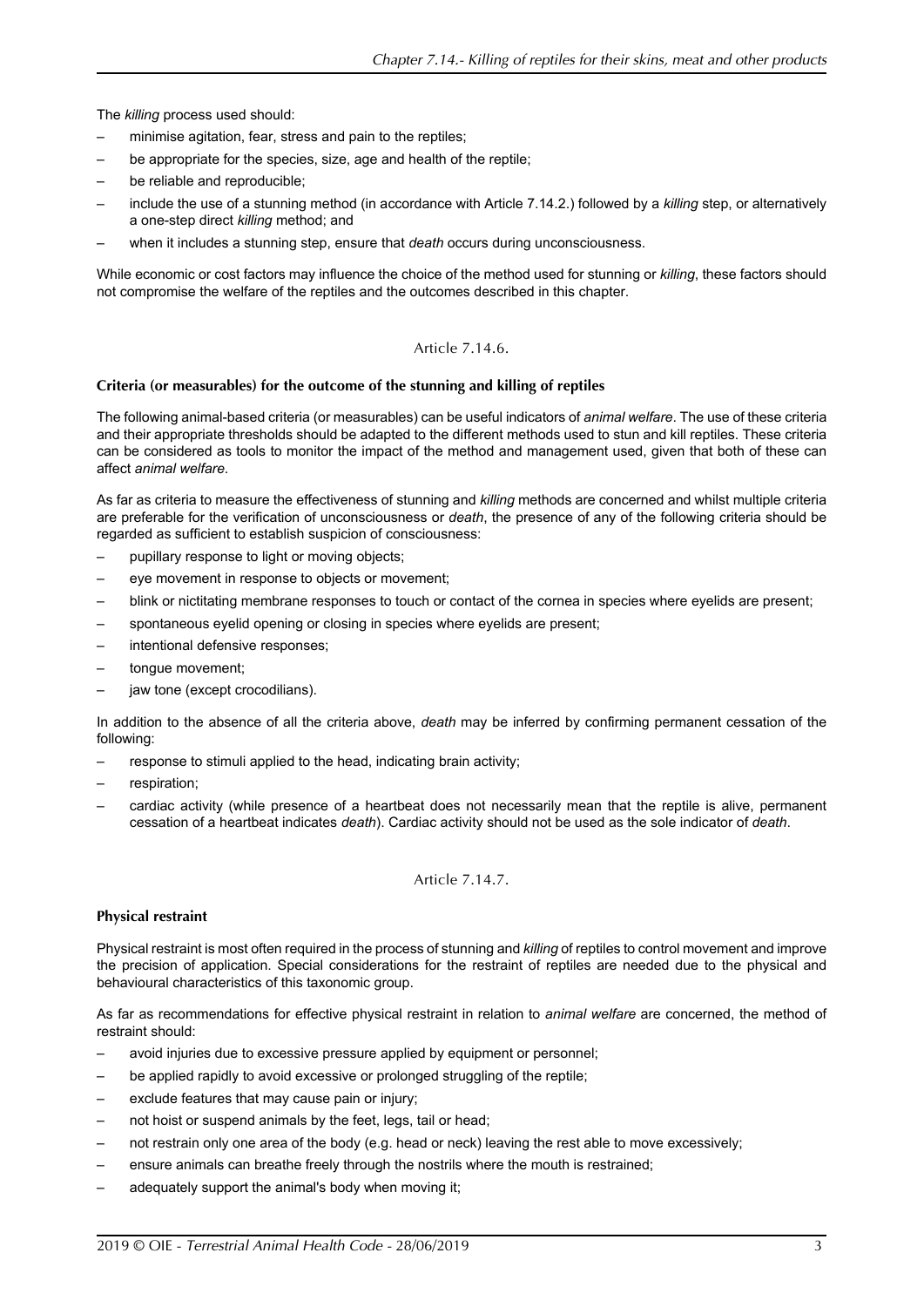– avoid taping or binding the legs or feet of the reptiles as the sole method of restraint, and, where required, the method should not cause injuries or pain.

Procedures or practices unacceptable on *animal welfare* grounds are:

- causing any unnecessary injuries, for example, severing the spinal cord, breaking limbs, cutting limb tendons or damaging eyes, whether for immobilisation or any other reason;
- pulling or probing sensitive body parts, other than for the purposes of verifying some reflex such as the cloacal reflex.

Animal-based criteria (or measurables): excessive struggling, excessive movements, excessive vocalisation, trauma and injuries.

#### Article 7.14.8.

#### **Introduction to stunning and killing methods**

Stunning may be used to facilitate the *killing* of reptiles. Stunning methods may result in the *death* of the reptile following unconsciousness, or may require an additional *killing* step.

If stunning is used, the method should:

- be appropriate for the species, size, age and health of the reptile;
- be reliable and reproducible;
- minimise agitation, stress and pain to the reptile;
- avoid or minimise restraint in accordance with Article [7.14.7.;](#page-2-1)
- result in the immediate onset of unconsciousness or the absence of pain, distress and suffering until the onset of unconsciousness that lasts until the reptile is dead;
- be followed by a *killing* method if stunning does not result in *death* of the reptile during unconsciousness.

The equipment used should be maintained and operated properly and in accordance with the manufacturer's recommendations, in particular with regard to the species and size of the animal. The maintenance of the equipment is the responsibility of the management of the facility, and should be under the supervision of the *Competent Authority* or accredited delegated body. If the primary method of stunning fails to produce unconsciousness as described in Article [7.14.6.](#page-2-0) and, in accordance with this article, a back-up stunning or *killing* method should be used immediately (Articles [7.14.9.](#page-3-0) to [7.14.16.\)](#page-6-0).

Animal-based criteria (or measurables): immediate onset of unconsciousness or *death* as described in Article [7.14.6.](#page-2-0)

## Article 7.14.9.

## <span id="page-3-0"></span>**Electrical stunning (for crocodilians only)**

Electrical stunning is the application, through the brain, of an electric current of sufficient strength and duration, at a suitable frequency to cause immediate unconsciousness that lasts until *death*.

Recommendations for effective use of electrical stunning in relation to *animal welfare* are:

- the equipment and the procedure for its application should be approved by the *Competent Authority* or an accredited designated authority;
- the apparatus should deliver sufficient current through the brain;
- the equipment should be scientifically validated, tested and calibrated prior to use and maintained according to a set protocol;
- minimum electrical parameters (current, voltage and frequency) should be applied. Parameters may vary with size, age, weight, etc., within a species;
- minimum length of time of application of the current should be achieved. Duration may vary with size, age, weight, etc., within a species;
- reptiles should be killed in accordance to Articles [7.14.10.](#page-4-0) to [7.14.16.](#page-6-0) without delay following confirmation of effective stunning to avoid recovery of consciousness;
- reptiles should be effectively restrained when accurate application of the electrodes is dependent upon it;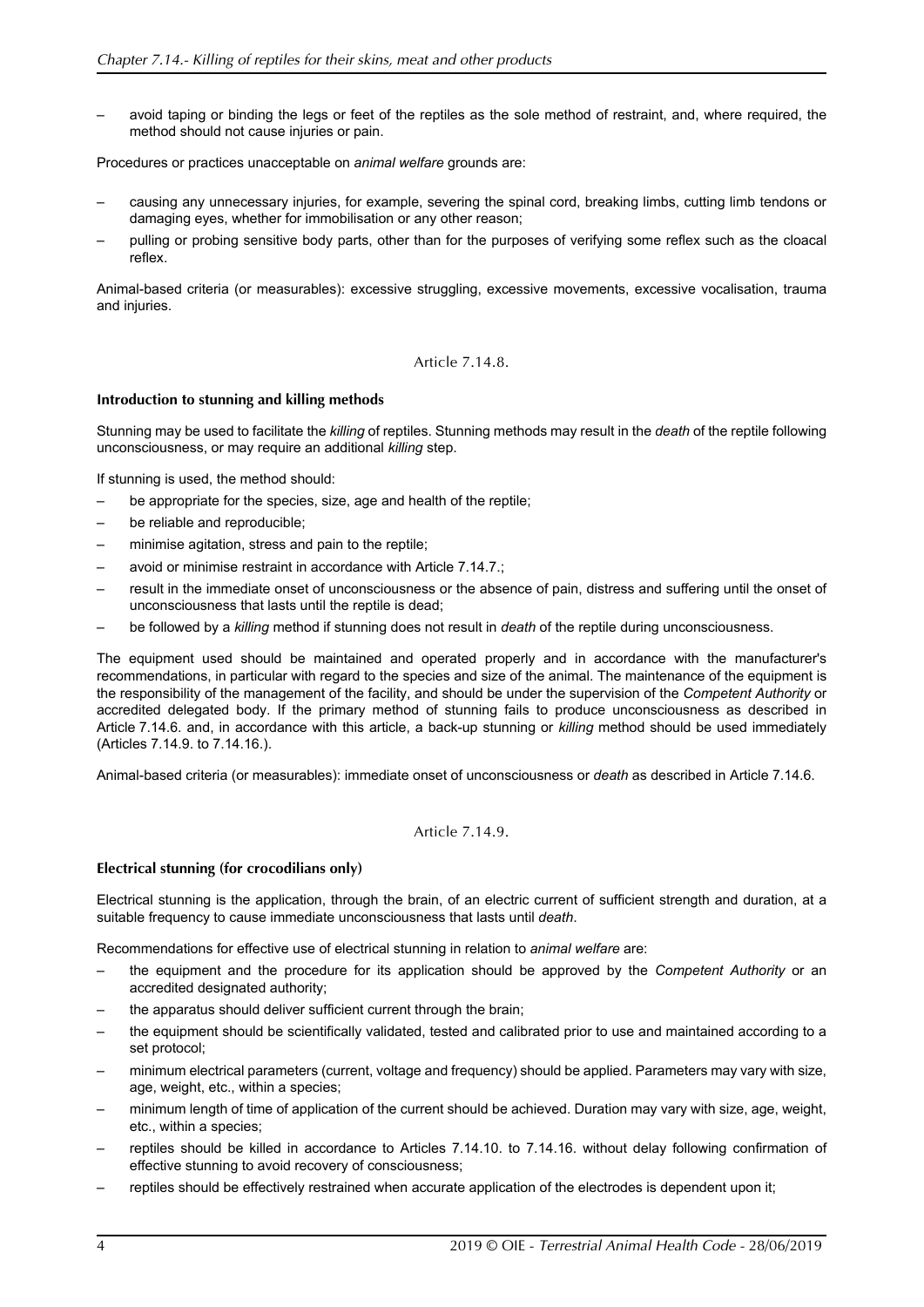- equipment should be selected to suit the species, size and type of the reptile;
- equipment should be cleaned, maintained and stored following manufacturer's recommendations.

Animal-based criteria (or measurables): immediate onset of unconsciousness as described in Article [7.14.6.](#page-2-0)

## Article 7.14.10.

#### <span id="page-4-0"></span>**Penetrative captive bolt**

The aim of this method is to produce a state of unconsciousness and cause severe damage to the brain by the impact and penetration of a captive bolt using a mechanical device. The force of impact and the physical damage caused by the passage of the bolt should result in immediate unconsciousness and *death*. If *death* does not occur following the passage of the penetrative bolt, then an additional *killing* method in accordance with Articles [7.14.10.](#page-4-0) to [7.14.16.](#page-6-0) should be used immediately to ensure *death*.

Recommendations for the effective use of a penetrative captive bolt in relation to *animal welfare* are:

- reptiles should be effectively restrained;
- the device should be correctly positioned on the head to result in the penetration of the brain by the bolt;
- the bolt should be of appropriate mass, length, diameter and shape;
- cartridge or compressed air specifications should be determined to deliver the correct bolt velocity;
- equipment and charge should be selected to suit the species, size and type of the reptile;
- equipment should be cleaned, maintained and stored, following manufacturer's recommendations.

Animal-based criteria (or measurables): immediate onset of unconsciousness or *death* as described in Article [7.14.6.](#page-2-0)

## Article 7.14.11.

#### **Non-penetrative captive bolt**

The non-penetrative captive bolt method is sometimes called 'concussive stunning', although concussion is the underlying principle for both penetrative and non-penetrative methods. The concussion may result in both unconsciousness and *death*. If *death* does not occur following the application of the percussive blow, then an additional *killing* method in accordance with Articles [7.14.10.](#page-4-0) to [7.14.16.](#page-6-0) should be used immediately to assure *death*.

Recommendations for an effective use of non-penetrative captive bolt in relation to *animal welfare* are:

- reptiles should be effectively restrained;
- the device should be correctly positioned on the head to allow optimum transfer of energy to the brain;
- the bolt should be of mass, diameter and shape appropriate to the anatomy of the cranium and brain;
- the equipment should be appropriately selected and maintained and adjusted for the species, size and type of the reptile;
- cartridge or compressed air specifications should be determined to deliver the correct bolt velocity;
- equipment and charge should be selected to suit the species, size and type of the reptile;
- equipment should be cleaned, maintained and stored, following manufacturer's recommendations.

Animal-based criteria (or measurables): immediate onset of unconsciousness or *death* as described in Article [7.14.6.](#page-2-0)

## Article 7.14.12.

#### **Percussive blow to the head**

A percussive blow to the head to induce cerebral concussion can be achieved manually. A concussive state is normally associated with a sudden loss of consciousness with associated loss of reflexes. Inducing unconsciousness requires the transfer of sufficient energy into the brain to disrupt normal neural function. If the severity of the blow is sufficient then it will result in the *death* of the animal. If *death* does not occur following the application of the percussive blow, then an additional *killing* method in accordance with Articles [7.14.10.](#page-4-0) to [7.14.16.](#page-6-0) should be used immediately to ensure *death*. It is important to note that due to anatomical differences between species (e.g. thickness of braincase in crocodilians), this method may be difficult to apply and in such cases, other stunning and *killing* methods should preferentially be used.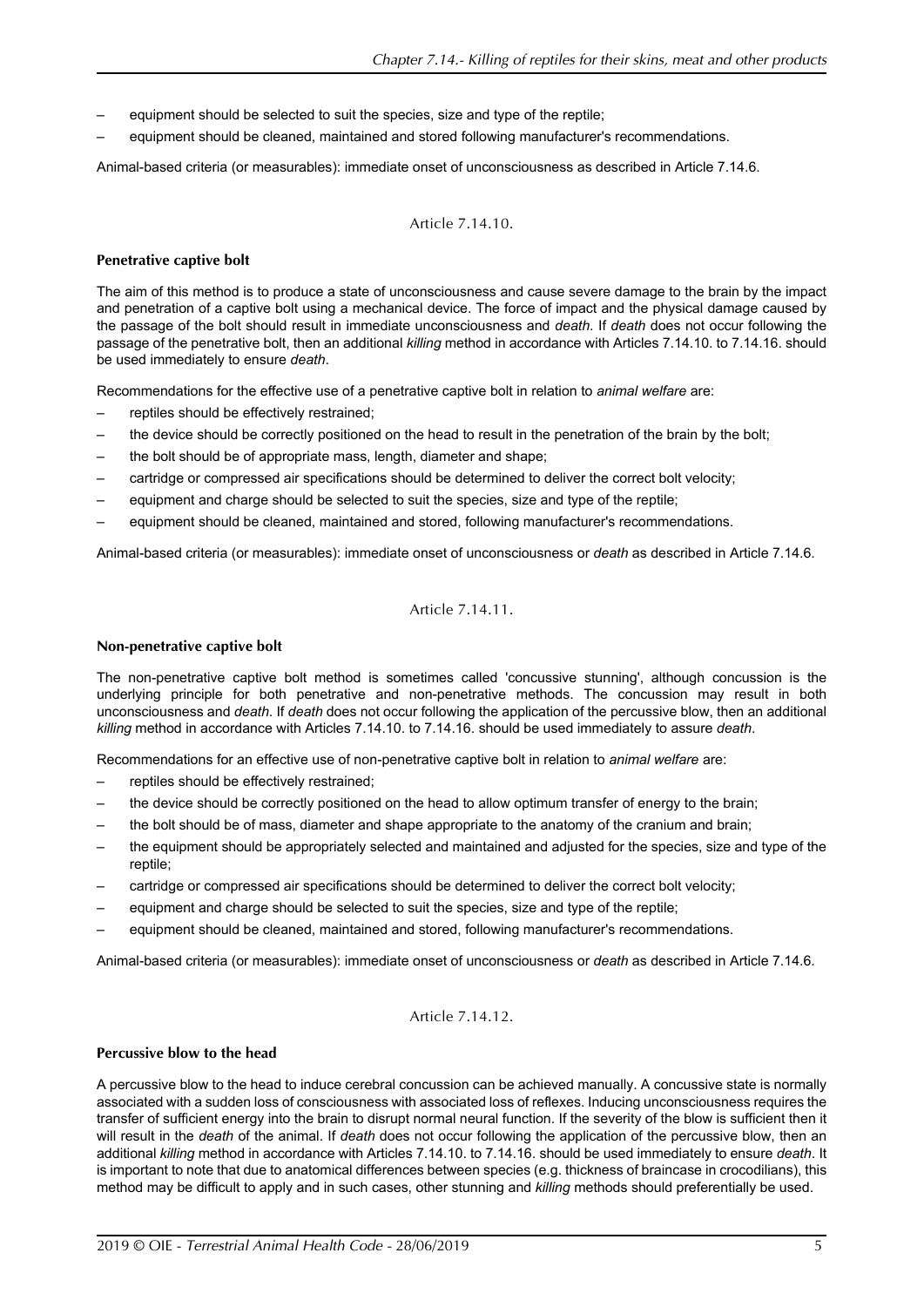Recommendations for effective use of percussive blow to the head in relation to *animal welfare* are:

- reptiles should be effectively restrained;
- the blow should be correctly applied to result in optimum transfer of energy to the brain;
- the tool should be of appropriate size and weight, and the blow of sufficient force to induce concussion;
- equipment and method should be selected to suit the species, size and type of the reptile.

Animal-based criteria (or measurables): immediate onset of unconsciousness or *death* as described in Article [7.14.6.](#page-2-0)

## Article 7.14.13.

## **Gunshot**

An effective gunshot, where the projectile enters the brain, can cause immediate unconsciousness and *death*. A gunshot to the heart or neck does not immediately render a reptile unconscious and therefore should not be used. If *death* does not occur following the gunshot, then an additional *killing* method in accordance with Articles [7.14.10.](#page-4-0) to [7.14.16.](#page-6-0) should be used immediately to ensure *death*.

Manual restraint of the reptile should not be used due to safety concerns for humans in the line of fire.

Recommendations for effective use of gunshot in relation to *animal welfare* are:

- accurate targeting of the brain should be ensured;
- selected firearm and projectile should be suitable for the species, size and type of the reptile;
- equipment should be cleaned and stored following manufacturer's recommendations.

Animal-based criteria (or measurables): immediate onset of unconsciousness or *death* as described in Article [7.14.6.](#page-2-0)

Article 7.14.14.

## **Pithing**

Pithing is an adjunct method used to ensure *death* by destruction of brain tissue. It is carried out by inserting a rod or probe through the foramen magnum or shot hole from a penetrative captive bolt or gunshot, into the brain. After insertion of the rod or probe it should be promptly turned a minimum of four times in a centrifugal motion to ensure destruction of the brain tissue.

Recommendations for effective use of pithing in relation to *animal welfare* are:

- pithing should only be used in unconscious reptiles;
- movement of the pithing implement should ensure maximum destruction of brain tissue.

Animal-based criteria (or measurables): confirmation of *death* as described in Article [7.14.6.](#page-2-0)

## Article 7.14.15.

## **Decapitation or spinal cord severance**

Decapitation involves cutting the neck of the animal, between the skull and the first cervical vertebra using a sharp instrument (guillotine, axe or blade) leading to severance of the head. For some reptile species, decapitation is not anatomically feasible. For severance of the spinal cord, complete separation of the head from the neck is not necessary. Some reptiles may remain conscious for over an hour after decapitation or spinal cord severance, which makes decapitation or severance of the spinal cord acceptable only in stunned and unconscious reptiles and when followed by immediate destruction of the brain.

Recommendations for effective use of decapitation or spinal cord severance in relation to *animal welfare* are:

- decapitation or spinal cord severance should only be used on unconscious reptiles;
- decapitation or spinal cord severance should always be followed immediately by physical intervention to destroy the brain, i.e. immediate crushing of the brain or pithing.

Animal-based criteria (or measurables): confirmation of *death* as described in Article [7.14.6.](#page-2-0)